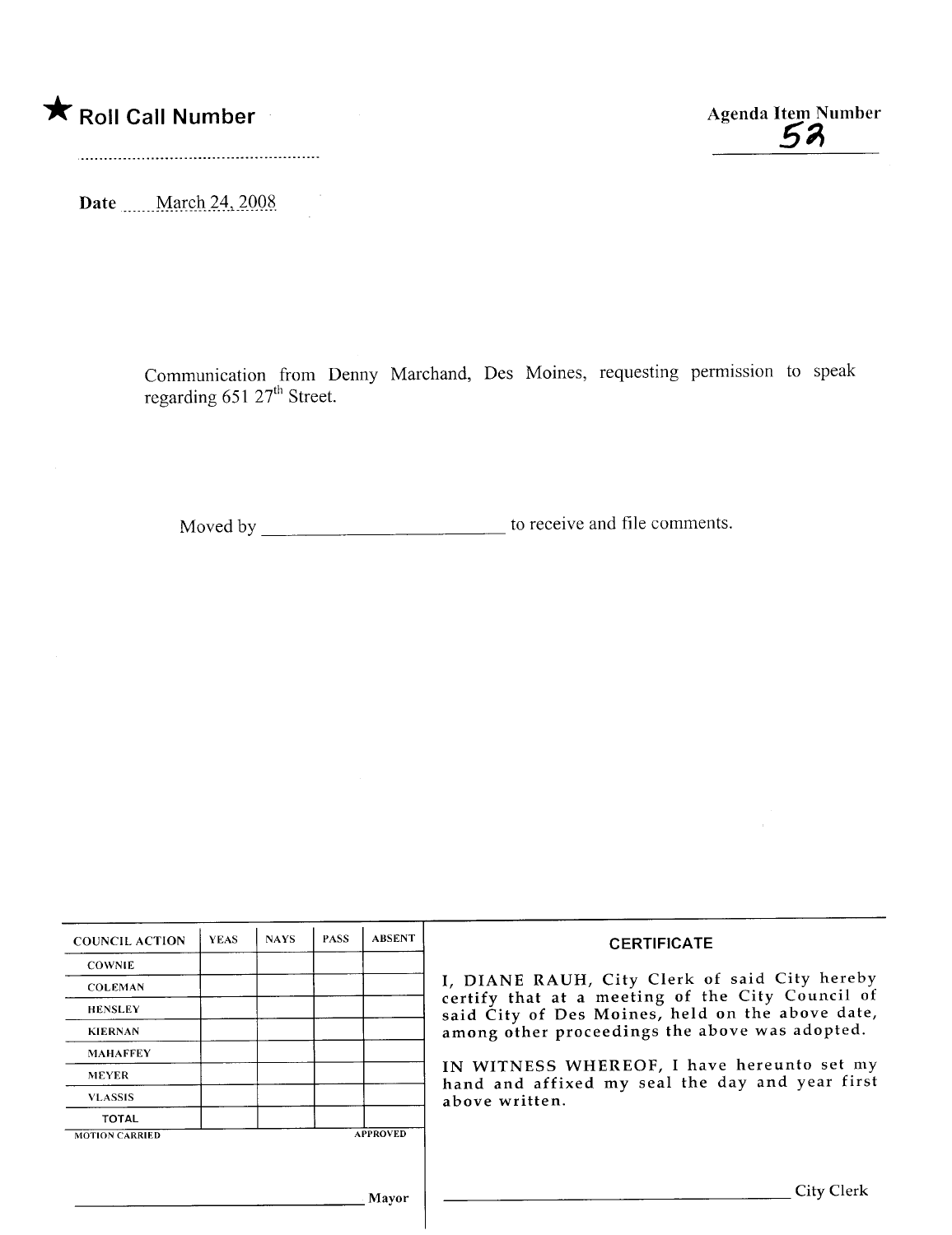## Rauh, Diane I.

| From:  | services@mycityhall.net                                            |  |  |  |  |
|--------|--------------------------------------------------------------------|--|--|--|--|
| Sent:  | Tuesday, March 18, 2008 10:06 PM                                   |  |  |  |  |
| To:    | Rauh. Diane I.                                                     |  |  |  |  |
| $Cc$ : | gbconst@gumballexpress.com                                         |  |  |  |  |
|        | <b>Subject: Registration Form to Speak at City Council Meeting</b> |  |  |  |  |

# Registration Form to Speak at City Council Meeting.

To: The Honorable Mayor and Members of the City Council City of Des Moines, IA C/O City Clerk

### I/We Denny Marchand, General Manager of GB Construction, hereby request permission to speak at the Des Moines City Council meeting of March 24th, 2008 , regarding

To the Honorable Mayor and Members of the City Council: i, Denny Marchand, General Manager of GB Construction, hereby request permission to speak at the Des Moines City Council meeting on March 24th, 2008, regarding being unreasonably denied and detained from building a new single family dwelling at the empty lot, locally known as 651 27th Street. History: We purchased this empty lot listed by Iowa Realty in November of 2007. We were misled into believing that our only restriction was that we had to build a 4 square, 2-story, single- family dwelling. Based upon this criterion, we designed such a home with 3 bedrooms and 2 1/2 baths with 1,352 square feet (SF) and cement board lap and single siding. The price of this house would have been in the \$145,000 to \$155,000 range. After designing this, we found out the covenant as laid out by the realtor was false. Instead we are required to adhere to the following: 1. Any house built upon this lot can only be occupied by person(s) who own it. (i.e. It cannot be rented.) 2. The house built must be "compatible with and complementary to" other houses in the area. The design is to be approved by the Neighborhood Association in which the lot is located. Approval cannot be "unreasonably withheld." 3. These covenants are in effect until May 25th, 2011. We brought our original design before the Woodland Heights Neighborhood Association in compliance with the Restrictive Covenant placed on the lot by the city of Des Moines. During our meeting with the association, many good suggestions were made as to the design of the structure. Expensive requests to change our original siding plans were made. We also asked that the Restrictive Covenant's clause on allowing only owner occupants be relaxed due to current market conditions. The association agreed to allow us to rent the property after it had been on the market for 60 days. These were agreeable and we left with the expectation of a letter confirming this fact so we could begin excavating and building our winter project. That letter never came. We tried to contact Doug McBride, the president of the association but never heard from him again. We then began contacting members of the city, including council members to get some help. Both Larry Hulse, the Community Development Director, and Christine Hensley made several attempts on our behalf to contact the Association. Finally, 3 months later, on February 27th, 2008, the Community Development Department received a letter from Mr. McBride stating that they would not allow the property to be rented. We then carefully read the restrictive covenants and conducted exhaustive research of the neighborhood. Our research yielded the following based on Polk County Records and having a neighborhood geographically determined by the city of Des Moines and designated as being north to Interstate #235, east to MLK Parkway, south to Ingersoll Avenue, and west to 30th Street: There are approximately 410 single family dwellings. 81.3% of these were built between 1900 and 1929.55.6% being built between 1910 and 1919.42.7% of the single family dwellings in the area are 1 story. 52.9% of these 1 story dwellings are between 700 and 900 SF. Another 25.0% are between 900 and 1,100 SF. We also did not find any dwellings with cement board siding, but an enormous amount with vinyl siding. The average sales price in the past 12 months of all single family dwellings was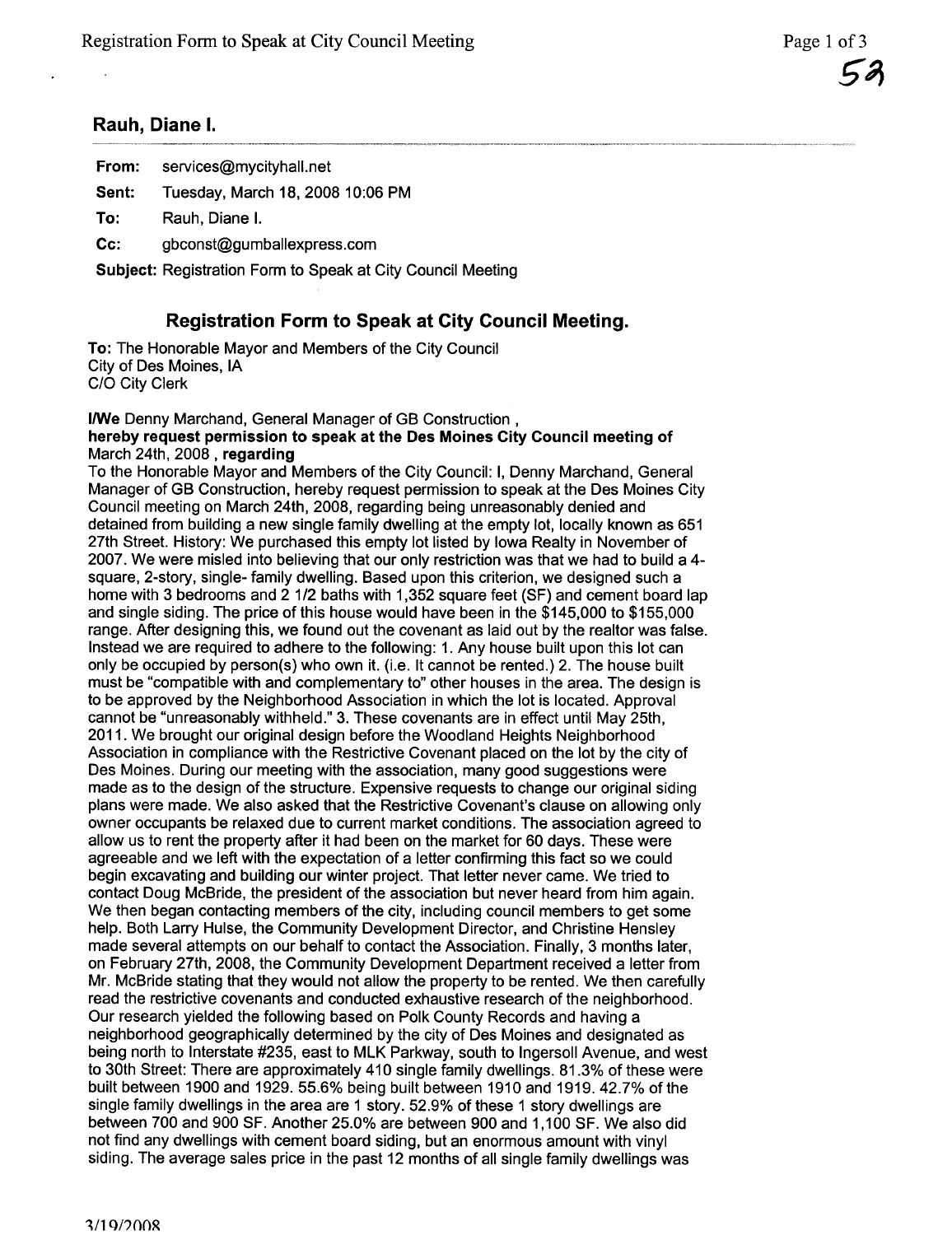\$82,000. As the market is in bad shape and undeniably regressing, we decided to build a dwelling more in line with the neighborhood. Although the original 2 story we wanted to build would have been a much nicer house, the sales price would have placed it at the top of the market and probably caused it to sit on the market for a lengthy amount of time. Without being able to rent it if need be to alleviate the financial burden until it sold, we found ourselves forced to scrap this original plan. Armed with this new found research we then pulled up all properties that fell into this category. We met with Rick Clark, the city manager. He instructed us to contact Roger Brown, the city attorney who had designed the lot's restrictive covenant. Mr. Brown seemed to think that our plan to build a 900-1000 SF one story with vinyl siding appeared to be in line with the research we had conducted and he set up a meeting for us to sit down with Jason Van Essen of the Community Development Department. We sent Jason pictures of these types of dwellings from the neighborhood and he came back with some that he thought would be more appropriate than others. Based on this meeting we sent Mr. Van Essen the new basic elevations, and he confirmed that he and the others involved at the Community Development Department agreed with our plans. Our problem is that since then, Ms. Hensley has tried unsuccessfully to contact the Association again. The Association had made it very clear that they did not want 1-story, vinyl houses. However, that is the predominant housing structure in the Woodland Heights neighborhood! Not only is it unrealistic to place restrictions upon us that are nowhere near what the restrictive covenants stipulate, the Association has no right to impose financial hardship upon us for months and stop us from building within the guidelines set forth by the city of Des Moines and the restrictive covenants. In a time when the economy can be best described as bad, and the building industry is even worse, wouldn't it make sense to not stifle growth and embrace all those courageous enough to build and not wanting to perpetuate a recession? So at the moment and especially through this winter, our excavator did not get this work, nor our foundation crew, concrete contractor, plumber, sewer installer, framers, electricians, hvac contractors, siding contractors, insulation crew, drywallers, painters, trim carpenters, flooring installers, landscaping crews and not to mention the local material suppliers. We leave you with the last sentence in the restrictive covenant... The elevations and exterior materials of the dwelling shall be subject to review and approval by the Community Development Director at the time of issuance of the building permit, which approval shall NOT be unreasonably withheld. It is my strong opinion that we passed the point of reasonability about 3 1/2 months ago. Please let us build! Please let us start this month. We need to get moving.

Name: Denny Marchand

Address: P.O. Box 31091, Des Moines, IA 50310

**Daytime Phone: 515 - 314 - 2255** 

Your Email: gbconst@gumballexpress.com

## Procedural Rules of Des Moines City Council:

Part III. Agenda

Rule 16. Citizen Agenda Requests.

Any citizen may request the right to have an item placed on the Agenda (including a request to speak) by fiing such request in wrting with the City Clerk prior to noon on the Wednesday preceding the Council meetin.

## Part V. Citizen Participation

Rule 27. Citizen's Right to Address CounciL.

Persons other than Council Members shall be permitted to address the Council only upon specific Agenda Items.

Rule 28. Manner of Addressing CounciL.

A person desiring to address the Council shall step to the podium, state his or her